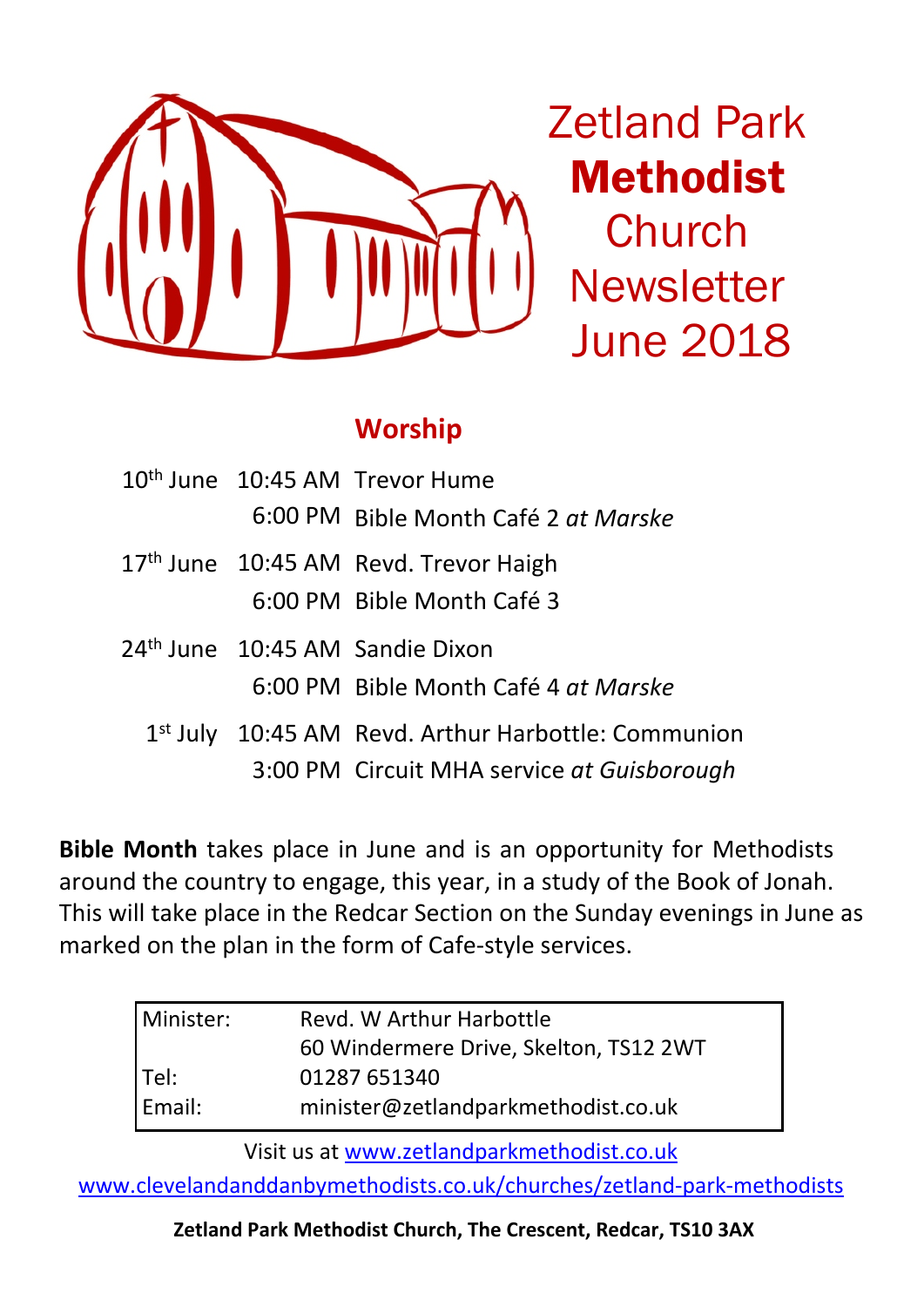At our General Church Meeting on 3rd June we only had time to report on some of the work that goes on in our church, due to the lack of time available on a Sunday morning.

So, in addition to what was mentioned perhaps we can also acknowledge:

- thanks for the £500 which was raised through the church for Christian Aid in May. As door-to-door collecting becomes more challenging fundraising through church activities becomes more important.
- thanks to the continued efforts of those that run the Sunday Squad on a weekly basis - numbers are not huge and it can be a real challenge at times. The two highlights for the church are the 'nativity' service before Christmas and the Sunday Squad anniversary which will fall in July. Both these events take a great deal of organising but are always enjoyed and appreciated by the church at large, so thanks are due.
- thanks for the tireless work of the Pastoral Visitors whose support, especially for those who are home or house bound, is such an important expression of the love of the church and the love of God. A couple more new Pastoral Visitors would be a real asset as those who do this important task are really stretched - contact Arthur or Jeanne for more details.
- thanks for the continued support of and for those who help with the Foodbank.
- we didn't thank the Stewards who served this last year and who are carrying on into the next year. Without their hard work, and the support others give them, our church would not run so smoothly.
- nor were thanks expressed to our organists without whom our worship would be very much the worse.

Probably there are others to add to these names and those who were mentioned in the meeting - even if you were not mentioned but you do something to help the church, thank you!

**Blessings**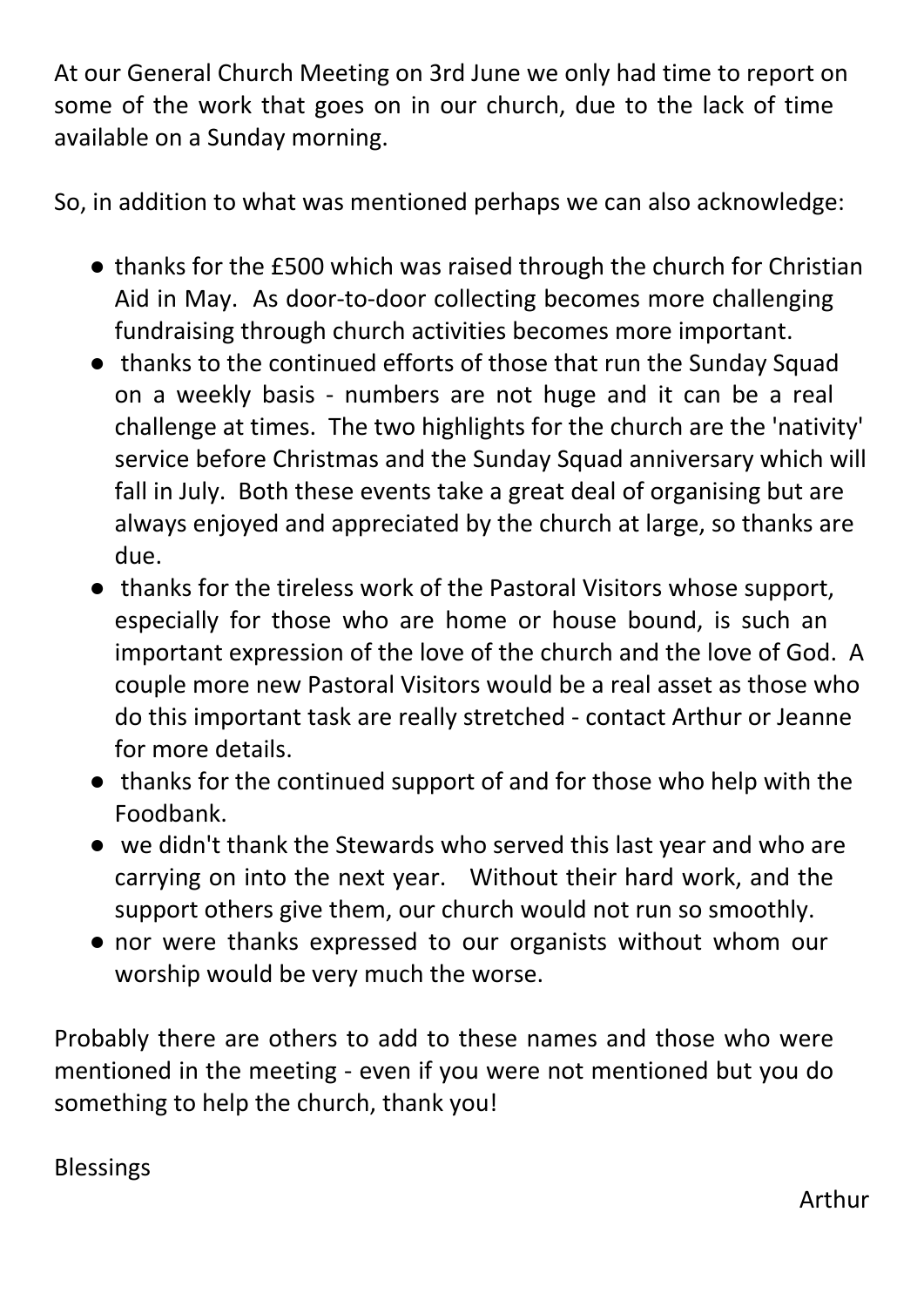

Over £500 was raised during Christian Aid week this year. Thank you to everyone who helped.

# **Bible society**

Speakers evening Wednesday 15<sup>th</sup> June, 7 pm

Speaker Alison Clark

At All Saints Church **Dormanstown** 

## **FRIDAY @ TEN**

Is taking a break. See you again in September!

## **Wednesday Fellowship**

Is taking a break. See you again in September!

However the fellowship will be holding occasional meetings over the summer period. See a member of the fellowship if interested.

### **Advanced notices**

**Sunday 1st July, 3 pm** - Circuit MHA service at Guisborough followed by faith tea - the speaker will be the Chaplain from the home where Mary Bamford resides.

**Saturday 28th July, 4-30 pm** onwards, a Farewell to Revd. Ruth Gee, our Chair of District as she moves to new responsibilities.

**Sunday 29th July**, Redcar Triathlon takes place - no normal service that morning but supporting activities and devotions - all welcome to join us.